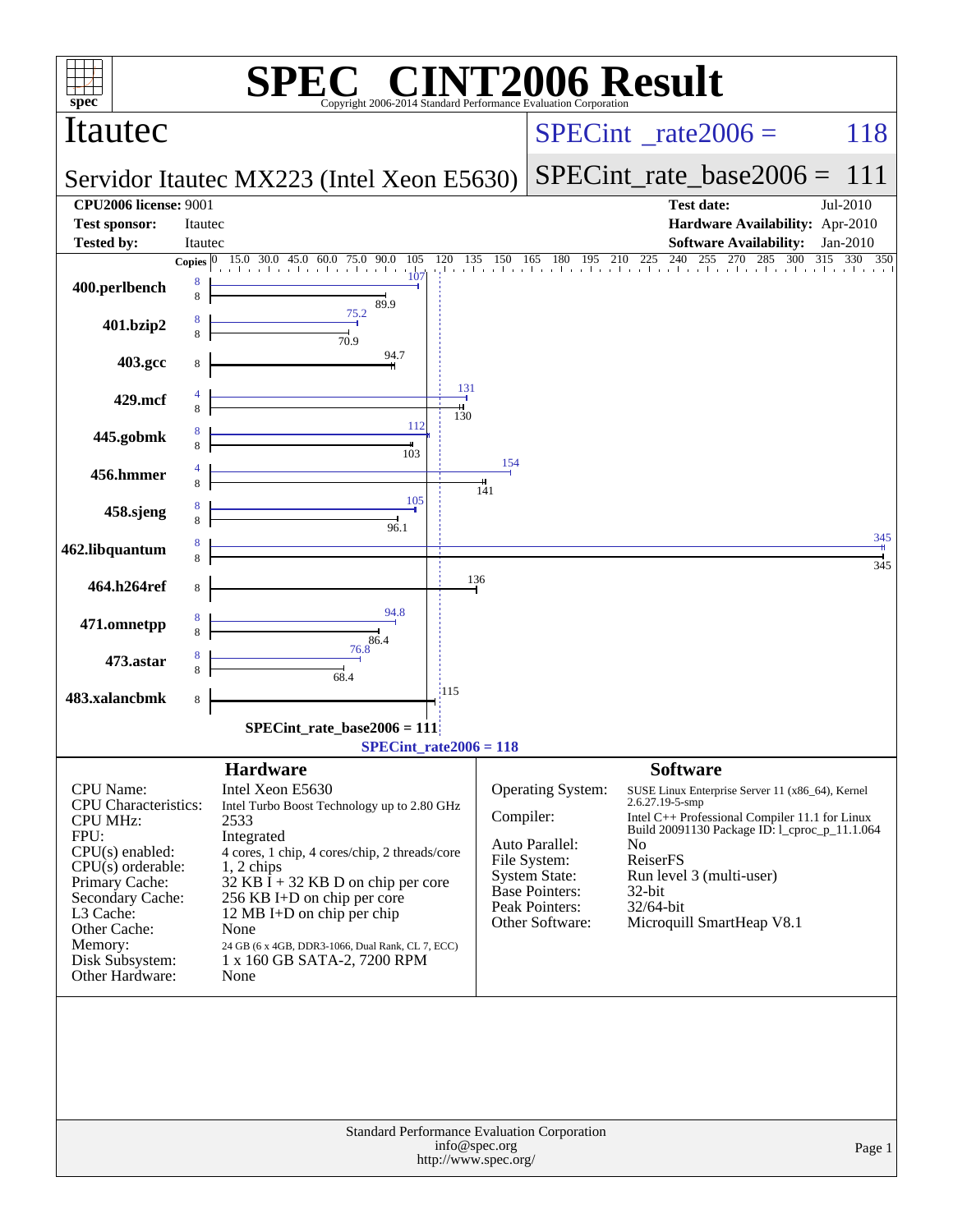

#### Itautec

#### SPECint rate $2006 = 118$

#### Servidor Itautec MX223 (Intel Xeon E5630) [SPECint\\_rate\\_base2006 =](http://www.spec.org/auto/cpu2006/Docs/result-fields.html#SPECintratebase2006) 111

**[CPU2006 license:](http://www.spec.org/auto/cpu2006/Docs/result-fields.html#CPU2006license)** 9001 **[Test date:](http://www.spec.org/auto/cpu2006/Docs/result-fields.html#Testdate)** Jul-2010 **[Test sponsor:](http://www.spec.org/auto/cpu2006/Docs/result-fields.html#Testsponsor)** Itautec **[Hardware Availability:](http://www.spec.org/auto/cpu2006/Docs/result-fields.html#HardwareAvailability)** Apr-2010 **[Tested by:](http://www.spec.org/auto/cpu2006/Docs/result-fields.html#Testedby)** Itautec **[Software Availability:](http://www.spec.org/auto/cpu2006/Docs/result-fields.html#SoftwareAvailability)** Jan-2010

#### **[Results Table](http://www.spec.org/auto/cpu2006/Docs/result-fields.html#ResultsTable)**

|                  | <b>Base</b>   |                |       |                |       |                |       | <b>Peak</b>   |                |              |                                                                                                          |              |                |              |
|------------------|---------------|----------------|-------|----------------|-------|----------------|-------|---------------|----------------|--------------|----------------------------------------------------------------------------------------------------------|--------------|----------------|--------------|
| <b>Benchmark</b> | <b>Copies</b> | <b>Seconds</b> | Ratio | <b>Seconds</b> | Ratio | <b>Seconds</b> | Ratio | <b>Copies</b> | <b>Seconds</b> | <b>Ratio</b> | <b>Seconds</b>                                                                                           | <b>Ratio</b> | <b>Seconds</b> | <b>Ratio</b> |
| 400.perlbench    |               | 869            | 89.9  | 869            | 89.9  | 869            | 89.9  |               | 732            | 107          | 733                                                                                                      | 107          | 736            | 106          |
| 401.bzip2        |               | 1089           | 70.9  | 1091           | 70.8  | 1089           | 70.9  |               | 1027           | 75.2         | 1024                                                                                                     | 75.4         | 1028           | 75.1         |
| $403.\text{gcc}$ |               | 694            | 92.7  | 680            | 94.7  | 680            | 94.7  |               | 694            | 92.7         | 680                                                                                                      | 94.7         | 680            | 94.7         |
| $429$ .mcf       |               | 571            | 128   | 563            | 130   | 562            | 130   |               | 277            | 132          | 278                                                                                                      | 131          | 278            | 131          |
| $445$ .gobmk     |               | 818            | 103   | 809            | 104   | 814            | 103   |               | 747            | 112          | 748                                                                                                      | 112          | 753            | 111          |
| 456.hmmer        |               | 529            | 141   | 535            | 140   | 529            | 141   |               | 242            | 154          | 242                                                                                                      | 154          | 242            | 154          |
| $458$ .sjeng     |               | 1009           | 95.9  | 1007           | 96.1  | 1007           | 96.1  | 8             | 924            | 105          | 920                                                                                                      | 105          | 921            | 105          |
| 462.libquantum   |               | 481            | 345   | 480            | 345   | 481            | 345   |               | 479            | 346          | 480                                                                                                      | 345          | 481            | 344          |
| 464.h264ref      |               | 1297           | 136   | 1296           | 137   | 1302           | 136   |               | 1297           | 136          | 1296                                                                                                     | 137          | 1302           | 136          |
| 471.omnetpp      |               | 578            | 86.4  | 579            | 86.4  | 580            | 86.2  |               | 528            | 94.7         | 528                                                                                                      | 94.8         | 528            | 94.8         |
| $473$ . astar    |               | 821            | 68.4  | 820            | 68.5  | 821            | 68.4  |               | 731            | 76.8         | 731                                                                                                      | 76.8         | 731            | 76.9         |
| 483.xalancbmk    |               | 480            | 115   | 480            | 115   | 480            | 115   | 8             | 480            | 115          | 480                                                                                                      | 115          | 480            | 115          |
|                  |               |                |       |                |       |                |       |               |                |              | Results appear in the order in which they were run. Bold underlined text indicates a median measurement. |              |                |              |

#### **[Submit Notes](http://www.spec.org/auto/cpu2006/Docs/result-fields.html#SubmitNotes)**

The config file option 'submit' was used. numactl was used to bind copies to the cores

#### **[Operating System Notes](http://www.spec.org/auto/cpu2006/Docs/result-fields.html#OperatingSystemNotes)**

'ulimit -s unlimited' was used to set the stacksize to unlimited prior to run.

#### **[General Notes](http://www.spec.org/auto/cpu2006/Docs/result-fields.html#GeneralNotes)**

This result was measured on the Servidor Itautec MX223. The Servidor Itautec MX203 and the Servidor Itautec MX223 are electronically equivalent.

#### **[Base Compiler Invocation](http://www.spec.org/auto/cpu2006/Docs/result-fields.html#BaseCompilerInvocation)**

[C benchmarks](http://www.spec.org/auto/cpu2006/Docs/result-fields.html#Cbenchmarks): [icc -m32](http://www.spec.org/cpu2006/results/res2010q3/cpu2006-20100715-12412.flags.html#user_CCbase_intel_icc_32bit_5ff4a39e364c98233615fdd38438c6f2)

[C++ benchmarks:](http://www.spec.org/auto/cpu2006/Docs/result-fields.html#CXXbenchmarks) [icpc -m32](http://www.spec.org/cpu2006/results/res2010q3/cpu2006-20100715-12412.flags.html#user_CXXbase_intel_icpc_32bit_4e5a5ef1a53fd332b3c49e69c3330699)

> Standard Performance Evaluation Corporation [info@spec.org](mailto:info@spec.org) <http://www.spec.org/>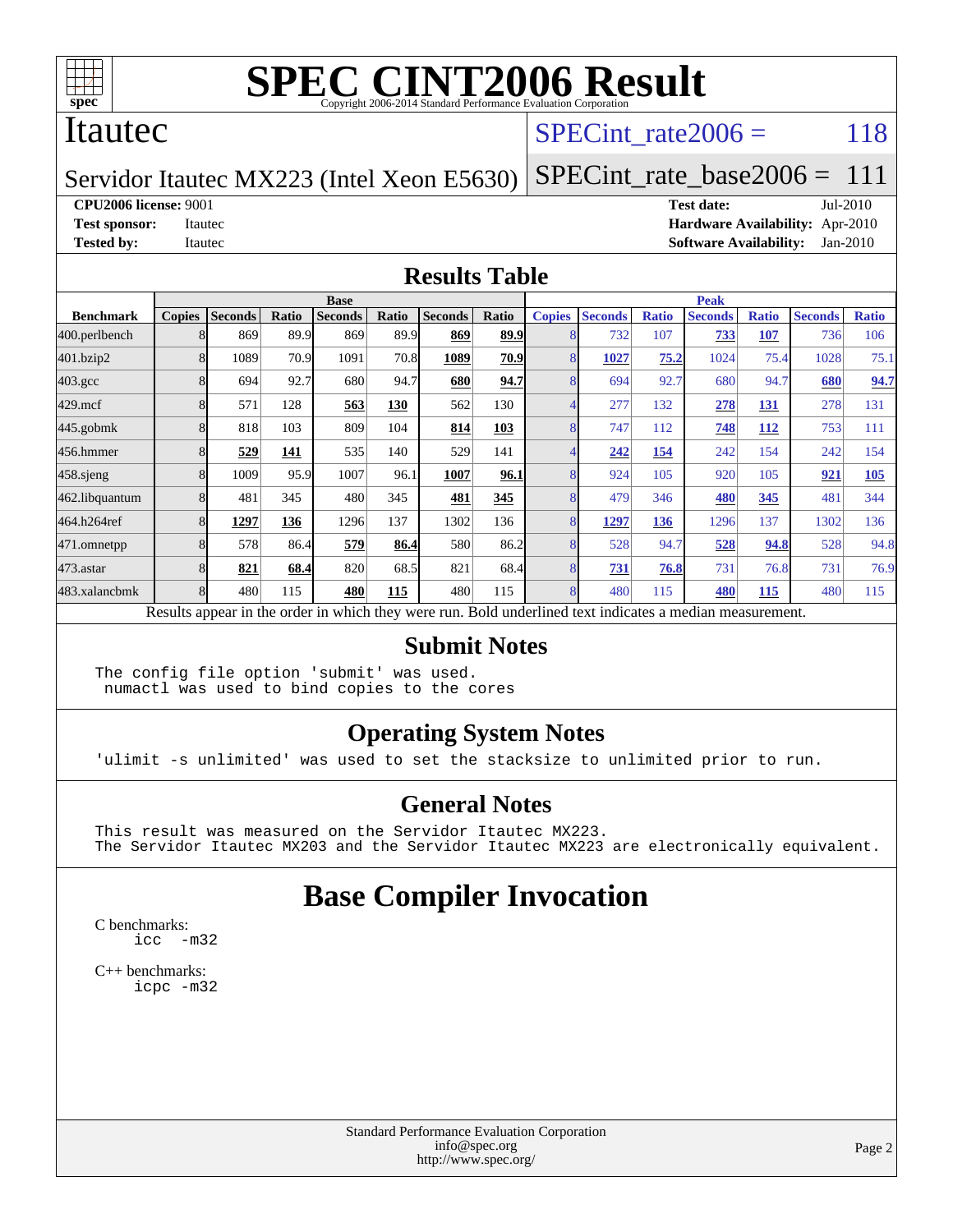

#### Itautec

SPECint rate $2006 = 118$ 

Servidor Itautec MX223 (Intel Xeon E5630) [SPECint\\_rate\\_base2006 =](http://www.spec.org/auto/cpu2006/Docs/result-fields.html#SPECintratebase2006)  $111$ 

**[CPU2006 license:](http://www.spec.org/auto/cpu2006/Docs/result-fields.html#CPU2006license)** 9001 **[Test date:](http://www.spec.org/auto/cpu2006/Docs/result-fields.html#Testdate)** Jul-2010 **[Test sponsor:](http://www.spec.org/auto/cpu2006/Docs/result-fields.html#Testsponsor)** Itautec **[Hardware Availability:](http://www.spec.org/auto/cpu2006/Docs/result-fields.html#HardwareAvailability)** Apr-2010 **[Tested by:](http://www.spec.org/auto/cpu2006/Docs/result-fields.html#Testedby)** Itautec **[Software Availability:](http://www.spec.org/auto/cpu2006/Docs/result-fields.html#SoftwareAvailability)** Jan-2010

#### **[Base Portability Flags](http://www.spec.org/auto/cpu2006/Docs/result-fields.html#BasePortabilityFlags)**

 400.perlbench: [-DSPEC\\_CPU\\_LINUX\\_IA32](http://www.spec.org/cpu2006/results/res2010q3/cpu2006-20100715-12412.flags.html#b400.perlbench_baseCPORTABILITY_DSPEC_CPU_LINUX_IA32) 462.libquantum: [-DSPEC\\_CPU\\_LINUX](http://www.spec.org/cpu2006/results/res2010q3/cpu2006-20100715-12412.flags.html#b462.libquantum_baseCPORTABILITY_DSPEC_CPU_LINUX) 483.xalancbmk: [-DSPEC\\_CPU\\_LINUX](http://www.spec.org/cpu2006/results/res2010q3/cpu2006-20100715-12412.flags.html#b483.xalancbmk_baseCXXPORTABILITY_DSPEC_CPU_LINUX)

**[Base Optimization Flags](http://www.spec.org/auto/cpu2006/Docs/result-fields.html#BaseOptimizationFlags)**

[C benchmarks](http://www.spec.org/auto/cpu2006/Docs/result-fields.html#Cbenchmarks):

[-xSSE4.2](http://www.spec.org/cpu2006/results/res2010q3/cpu2006-20100715-12412.flags.html#user_CCbase_f-xSSE42_f91528193cf0b216347adb8b939d4107) [-ipo](http://www.spec.org/cpu2006/results/res2010q3/cpu2006-20100715-12412.flags.html#user_CCbase_f-ipo) [-O3](http://www.spec.org/cpu2006/results/res2010q3/cpu2006-20100715-12412.flags.html#user_CCbase_f-O3) [-no-prec-div](http://www.spec.org/cpu2006/results/res2010q3/cpu2006-20100715-12412.flags.html#user_CCbase_f-no-prec-div) [-static](http://www.spec.org/cpu2006/results/res2010q3/cpu2006-20100715-12412.flags.html#user_CCbase_f-static) [-opt-prefetch](http://www.spec.org/cpu2006/results/res2010q3/cpu2006-20100715-12412.flags.html#user_CCbase_f-opt-prefetch)

[C++ benchmarks:](http://www.spec.org/auto/cpu2006/Docs/result-fields.html#CXXbenchmarks)

[-xSSE4.2](http://www.spec.org/cpu2006/results/res2010q3/cpu2006-20100715-12412.flags.html#user_CXXbase_f-xSSE42_f91528193cf0b216347adb8b939d4107) [-ipo](http://www.spec.org/cpu2006/results/res2010q3/cpu2006-20100715-12412.flags.html#user_CXXbase_f-ipo) [-O3](http://www.spec.org/cpu2006/results/res2010q3/cpu2006-20100715-12412.flags.html#user_CXXbase_f-O3) [-no-prec-div](http://www.spec.org/cpu2006/results/res2010q3/cpu2006-20100715-12412.flags.html#user_CXXbase_f-no-prec-div) [-opt-prefetch](http://www.spec.org/cpu2006/results/res2010q3/cpu2006-20100715-12412.flags.html#user_CXXbase_f-opt-prefetch) [-Wl,-z,muldefs](http://www.spec.org/cpu2006/results/res2010q3/cpu2006-20100715-12412.flags.html#user_CXXbase_link_force_multiple1_74079c344b956b9658436fd1b6dd3a8a) [-L/home/richard/sh/SmartHeap\\_8.1/lib -lsmartheap](http://www.spec.org/cpu2006/results/res2010q3/cpu2006-20100715-12412.flags.html#user_CXXbase_SmartHeap_ca89174614665f48817f3d388ddc383c)

#### **[Base Other Flags](http://www.spec.org/auto/cpu2006/Docs/result-fields.html#BaseOtherFlags)**

[C benchmarks](http://www.spec.org/auto/cpu2006/Docs/result-fields.html#Cbenchmarks):

403.gcc: [-Dalloca=\\_alloca](http://www.spec.org/cpu2006/results/res2010q3/cpu2006-20100715-12412.flags.html#b403.gcc_baseEXTRA_CFLAGS_Dalloca_be3056838c12de2578596ca5467af7f3)

#### **[Peak Compiler Invocation](http://www.spec.org/auto/cpu2006/Docs/result-fields.html#PeakCompilerInvocation)**

[C benchmarks \(except as noted below\)](http://www.spec.org/auto/cpu2006/Docs/result-fields.html#Cbenchmarksexceptasnotedbelow):

[icc -m32](http://www.spec.org/cpu2006/results/res2010q3/cpu2006-20100715-12412.flags.html#user_CCpeak_intel_icc_32bit_5ff4a39e364c98233615fdd38438c6f2)

401.bzip2: [icc -m64](http://www.spec.org/cpu2006/results/res2010q3/cpu2006-20100715-12412.flags.html#user_peakCCLD401_bzip2_intel_icc_64bit_bda6cc9af1fdbb0edc3795bac97ada53)

456.hmmer: [icc -m64](http://www.spec.org/cpu2006/results/res2010q3/cpu2006-20100715-12412.flags.html#user_peakCCLD456_hmmer_intel_icc_64bit_bda6cc9af1fdbb0edc3795bac97ada53)

458.sjeng: [icc -m64](http://www.spec.org/cpu2006/results/res2010q3/cpu2006-20100715-12412.flags.html#user_peakCCLD458_sjeng_intel_icc_64bit_bda6cc9af1fdbb0edc3795bac97ada53)

462.libquantum: [icc -m64](http://www.spec.org/cpu2006/results/res2010q3/cpu2006-20100715-12412.flags.html#user_peakCCLD462_libquantum_intel_icc_64bit_bda6cc9af1fdbb0edc3795bac97ada53)

[C++ benchmarks \(except as noted below\):](http://www.spec.org/auto/cpu2006/Docs/result-fields.html#CXXbenchmarksexceptasnotedbelow) [icpc -m32](http://www.spec.org/cpu2006/results/res2010q3/cpu2006-20100715-12412.flags.html#user_CXXpeak_intel_icpc_32bit_4e5a5ef1a53fd332b3c49e69c3330699)

473.astar: [icpc -m64](http://www.spec.org/cpu2006/results/res2010q3/cpu2006-20100715-12412.flags.html#user_peakCXXLD473_astar_intel_icpc_64bit_fc66a5337ce925472a5c54ad6a0de310)

#### **[Peak Portability Flags](http://www.spec.org/auto/cpu2006/Docs/result-fields.html#PeakPortabilityFlags)**

 400.perlbench: [-DSPEC\\_CPU\\_LINUX\\_IA32](http://www.spec.org/cpu2006/results/res2010q3/cpu2006-20100715-12412.flags.html#b400.perlbench_peakCPORTABILITY_DSPEC_CPU_LINUX_IA32) 401.bzip2: [-DSPEC\\_CPU\\_LP64](http://www.spec.org/cpu2006/results/res2010q3/cpu2006-20100715-12412.flags.html#suite_peakCPORTABILITY401_bzip2_DSPEC_CPU_LP64)

Continued on next page

Standard Performance Evaluation Corporation [info@spec.org](mailto:info@spec.org) <http://www.spec.org/>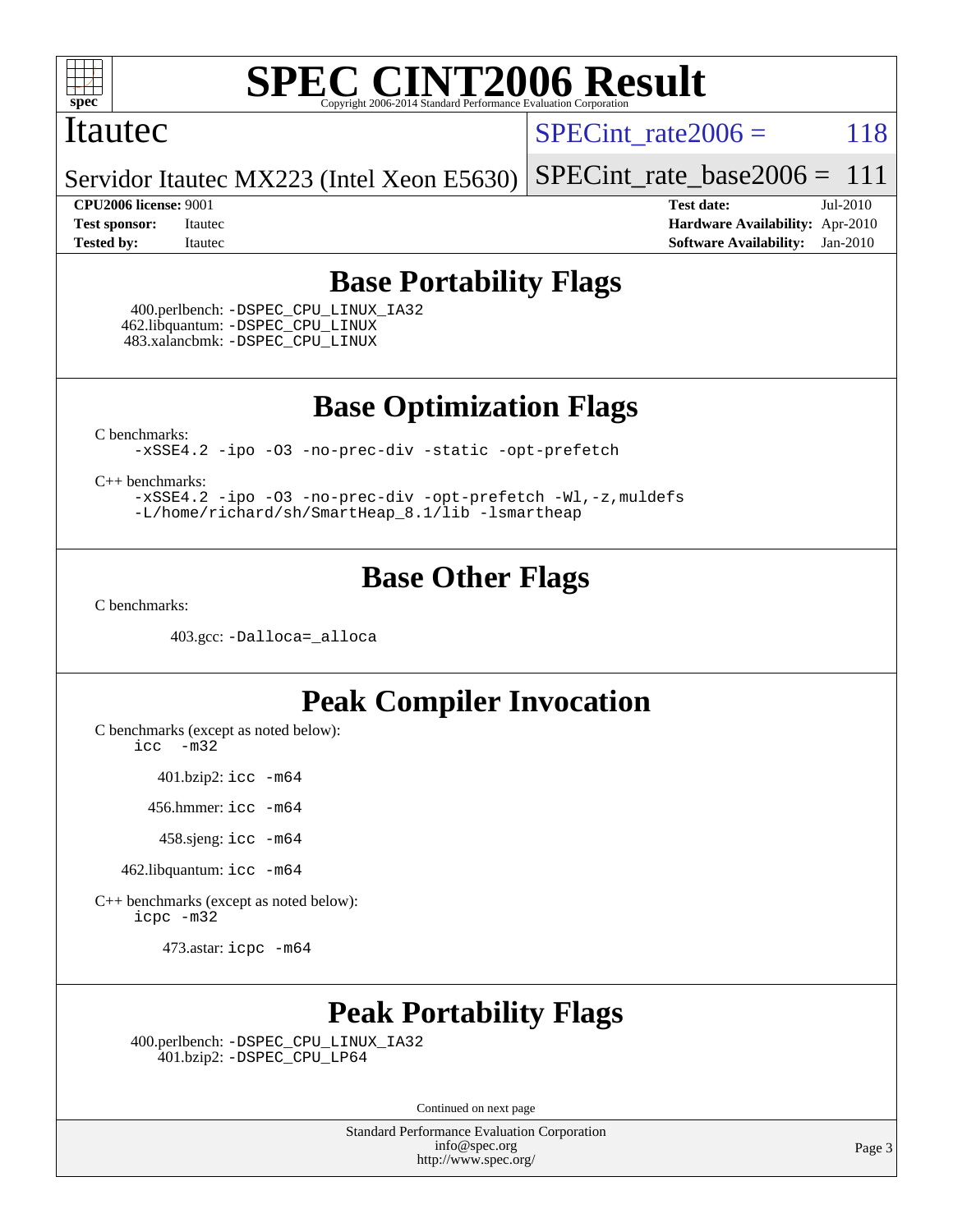

#### Itautec

SPECint rate $2006 = 118$ 

Servidor Itautec MX223 (Intel Xeon E5630)  $SPECTnt$  rate base  $2006 = 111$ 

**[CPU2006 license:](http://www.spec.org/auto/cpu2006/Docs/result-fields.html#CPU2006license)** 9001 **[Test date:](http://www.spec.org/auto/cpu2006/Docs/result-fields.html#Testdate)** Jul-2010 **[Test sponsor:](http://www.spec.org/auto/cpu2006/Docs/result-fields.html#Testsponsor)** Itautec **[Hardware Availability:](http://www.spec.org/auto/cpu2006/Docs/result-fields.html#HardwareAvailability)** Apr-2010 **[Tested by:](http://www.spec.org/auto/cpu2006/Docs/result-fields.html#Testedby)** Itautec **[Software Availability:](http://www.spec.org/auto/cpu2006/Docs/result-fields.html#SoftwareAvailability)** Jan-2010

### **[Peak Portability Flags \(Continued\)](http://www.spec.org/auto/cpu2006/Docs/result-fields.html#PeakPortabilityFlags)**

 456.hmmer: [-DSPEC\\_CPU\\_LP64](http://www.spec.org/cpu2006/results/res2010q3/cpu2006-20100715-12412.flags.html#suite_peakCPORTABILITY456_hmmer_DSPEC_CPU_LP64) 458.sjeng: [-DSPEC\\_CPU\\_LP64](http://www.spec.org/cpu2006/results/res2010q3/cpu2006-20100715-12412.flags.html#suite_peakCPORTABILITY458_sjeng_DSPEC_CPU_LP64) 462.libquantum: [-DSPEC\\_CPU\\_LP64](http://www.spec.org/cpu2006/results/res2010q3/cpu2006-20100715-12412.flags.html#suite_peakCPORTABILITY462_libquantum_DSPEC_CPU_LP64) [-DSPEC\\_CPU\\_LINUX](http://www.spec.org/cpu2006/results/res2010q3/cpu2006-20100715-12412.flags.html#b462.libquantum_peakCPORTABILITY_DSPEC_CPU_LINUX) 473.astar: [-DSPEC\\_CPU\\_LP64](http://www.spec.org/cpu2006/results/res2010q3/cpu2006-20100715-12412.flags.html#suite_peakCXXPORTABILITY473_astar_DSPEC_CPU_LP64) 483.xalancbmk: [-DSPEC\\_CPU\\_LINUX](http://www.spec.org/cpu2006/results/res2010q3/cpu2006-20100715-12412.flags.html#b483.xalancbmk_peakCXXPORTABILITY_DSPEC_CPU_LINUX)

#### **[Peak Optimization Flags](http://www.spec.org/auto/cpu2006/Docs/result-fields.html#PeakOptimizationFlags)**

[C benchmarks](http://www.spec.org/auto/cpu2006/Docs/result-fields.html#Cbenchmarks):

Standard Performance Evaluation Corporation [info@spec.org](mailto:info@spec.org) Page 4 400.perlbench: [-xSSE4.2](http://www.spec.org/cpu2006/results/res2010q3/cpu2006-20100715-12412.flags.html#user_peakPASS2_CFLAGSPASS2_LDCFLAGS400_perlbench_f-xSSE42_f91528193cf0b216347adb8b939d4107)(pass 2) [-prof-gen](http://www.spec.org/cpu2006/results/res2010q3/cpu2006-20100715-12412.flags.html#user_peakPASS1_CFLAGSPASS1_LDCFLAGS400_perlbench_prof_gen_e43856698f6ca7b7e442dfd80e94a8fc)(pass 1) [-ipo](http://www.spec.org/cpu2006/results/res2010q3/cpu2006-20100715-12412.flags.html#user_peakPASS2_CFLAGSPASS2_LDCFLAGS400_perlbench_f-ipo)(pass 2)  $-03$ (pass 2)  $-$ no-prec-div(pass 2)  $-$ static(pass 2) [-prof-use](http://www.spec.org/cpu2006/results/res2010q3/cpu2006-20100715-12412.flags.html#user_peakPASS2_CFLAGSPASS2_LDCFLAGS400_perlbench_prof_use_bccf7792157ff70d64e32fe3e1250b55)(pass 2) [-ansi-alias](http://www.spec.org/cpu2006/results/res2010q3/cpu2006-20100715-12412.flags.html#user_peakCOPTIMIZE400_perlbench_f-ansi-alias) 401.bzip2: [-xSSE4.2](http://www.spec.org/cpu2006/results/res2010q3/cpu2006-20100715-12412.flags.html#user_peakPASS2_CFLAGSPASS2_LDCFLAGS401_bzip2_f-xSSE42_f91528193cf0b216347adb8b939d4107)(pass 2) [-prof-gen](http://www.spec.org/cpu2006/results/res2010q3/cpu2006-20100715-12412.flags.html#user_peakPASS1_CFLAGSPASS1_LDCFLAGS401_bzip2_prof_gen_e43856698f6ca7b7e442dfd80e94a8fc)(pass 1) [-ipo](http://www.spec.org/cpu2006/results/res2010q3/cpu2006-20100715-12412.flags.html#user_peakPASS2_CFLAGSPASS2_LDCFLAGS401_bzip2_f-ipo)(pass 2) [-O3](http://www.spec.org/cpu2006/results/res2010q3/cpu2006-20100715-12412.flags.html#user_peakPASS2_CFLAGSPASS2_LDCFLAGS401_bzip2_f-O3)(pass 2) [-no-prec-div](http://www.spec.org/cpu2006/results/res2010q3/cpu2006-20100715-12412.flags.html#user_peakPASS2_CFLAGSPASS2_LDCFLAGS401_bzip2_f-no-prec-div)(pass 2) [-static](http://www.spec.org/cpu2006/results/res2010q3/cpu2006-20100715-12412.flags.html#user_peakPASS2_CFLAGSPASS2_LDCFLAGS401_bzip2_f-static)(pass 2) [-prof-use](http://www.spec.org/cpu2006/results/res2010q3/cpu2006-20100715-12412.flags.html#user_peakPASS2_CFLAGSPASS2_LDCFLAGS401_bzip2_prof_use_bccf7792157ff70d64e32fe3e1250b55)(pass 2) [-opt-prefetch](http://www.spec.org/cpu2006/results/res2010q3/cpu2006-20100715-12412.flags.html#user_peakCOPTIMIZE401_bzip2_f-opt-prefetch) [-ansi-alias](http://www.spec.org/cpu2006/results/res2010q3/cpu2006-20100715-12412.flags.html#user_peakCOPTIMIZE401_bzip2_f-ansi-alias) [-auto-ilp32](http://www.spec.org/cpu2006/results/res2010q3/cpu2006-20100715-12412.flags.html#user_peakCOPTIMIZE401_bzip2_f-auto-ilp32) 403.gcc: basepeak = yes 429.mcf: [-xSSE4.2](http://www.spec.org/cpu2006/results/res2010q3/cpu2006-20100715-12412.flags.html#user_peakCOPTIMIZE429_mcf_f-xSSE42_f91528193cf0b216347adb8b939d4107) [-ipo](http://www.spec.org/cpu2006/results/res2010q3/cpu2006-20100715-12412.flags.html#user_peakCOPTIMIZE429_mcf_f-ipo) [-O3](http://www.spec.org/cpu2006/results/res2010q3/cpu2006-20100715-12412.flags.html#user_peakCOPTIMIZE429_mcf_f-O3) [-no-prec-div](http://www.spec.org/cpu2006/results/res2010q3/cpu2006-20100715-12412.flags.html#user_peakCOPTIMIZE429_mcf_f-no-prec-div) [-static](http://www.spec.org/cpu2006/results/res2010q3/cpu2006-20100715-12412.flags.html#user_peakCOPTIMIZE429_mcf_f-static) [-opt-prefetch](http://www.spec.org/cpu2006/results/res2010q3/cpu2006-20100715-12412.flags.html#user_peakCOPTIMIZE429_mcf_f-opt-prefetch) 445.gobmk: [-xSSE4.2](http://www.spec.org/cpu2006/results/res2010q3/cpu2006-20100715-12412.flags.html#user_peakPASS2_CFLAGSPASS2_LDCFLAGS445_gobmk_f-xSSE42_f91528193cf0b216347adb8b939d4107)(pass 2) [-prof-gen](http://www.spec.org/cpu2006/results/res2010q3/cpu2006-20100715-12412.flags.html#user_peakPASS1_CFLAGSPASS1_LDCFLAGS445_gobmk_prof_gen_e43856698f6ca7b7e442dfd80e94a8fc)(pass 1) [-prof-use](http://www.spec.org/cpu2006/results/res2010q3/cpu2006-20100715-12412.flags.html#user_peakPASS2_CFLAGSPASS2_LDCFLAGS445_gobmk_prof_use_bccf7792157ff70d64e32fe3e1250b55)(pass 2) [-O2](http://www.spec.org/cpu2006/results/res2010q3/cpu2006-20100715-12412.flags.html#user_peakCOPTIMIZE445_gobmk_f-O2) [-ipo](http://www.spec.org/cpu2006/results/res2010q3/cpu2006-20100715-12412.flags.html#user_peakCOPTIMIZE445_gobmk_f-ipo) [-no-prec-div](http://www.spec.org/cpu2006/results/res2010q3/cpu2006-20100715-12412.flags.html#user_peakCOPTIMIZE445_gobmk_f-no-prec-div) [-ansi-alias](http://www.spec.org/cpu2006/results/res2010q3/cpu2006-20100715-12412.flags.html#user_peakCOPTIMIZE445_gobmk_f-ansi-alias) 456.hmmer: [-xSSE4.2](http://www.spec.org/cpu2006/results/res2010q3/cpu2006-20100715-12412.flags.html#user_peakCOPTIMIZE456_hmmer_f-xSSE42_f91528193cf0b216347adb8b939d4107) [-ipo](http://www.spec.org/cpu2006/results/res2010q3/cpu2006-20100715-12412.flags.html#user_peakCOPTIMIZE456_hmmer_f-ipo) [-O3](http://www.spec.org/cpu2006/results/res2010q3/cpu2006-20100715-12412.flags.html#user_peakCOPTIMIZE456_hmmer_f-O3) [-no-prec-div](http://www.spec.org/cpu2006/results/res2010q3/cpu2006-20100715-12412.flags.html#user_peakCOPTIMIZE456_hmmer_f-no-prec-div) [-static](http://www.spec.org/cpu2006/results/res2010q3/cpu2006-20100715-12412.flags.html#user_peakCOPTIMIZE456_hmmer_f-static) [-unroll2](http://www.spec.org/cpu2006/results/res2010q3/cpu2006-20100715-12412.flags.html#user_peakCOPTIMIZE456_hmmer_f-unroll_784dae83bebfb236979b41d2422d7ec2) [-ansi-alias](http://www.spec.org/cpu2006/results/res2010q3/cpu2006-20100715-12412.flags.html#user_peakCOPTIMIZE456_hmmer_f-ansi-alias) [-auto-ilp32](http://www.spec.org/cpu2006/results/res2010q3/cpu2006-20100715-12412.flags.html#user_peakCOPTIMIZE456_hmmer_f-auto-ilp32) 458.sjeng: [-xSSE4.2](http://www.spec.org/cpu2006/results/res2010q3/cpu2006-20100715-12412.flags.html#user_peakPASS2_CFLAGSPASS2_LDCFLAGS458_sjeng_f-xSSE42_f91528193cf0b216347adb8b939d4107)(pass 2) [-prof-gen](http://www.spec.org/cpu2006/results/res2010q3/cpu2006-20100715-12412.flags.html#user_peakPASS1_CFLAGSPASS1_LDCFLAGS458_sjeng_prof_gen_e43856698f6ca7b7e442dfd80e94a8fc)(pass 1) [-ipo](http://www.spec.org/cpu2006/results/res2010q3/cpu2006-20100715-12412.flags.html#user_peakPASS2_CFLAGSPASS2_LDCFLAGS458_sjeng_f-ipo)(pass 2) [-O3](http://www.spec.org/cpu2006/results/res2010q3/cpu2006-20100715-12412.flags.html#user_peakPASS2_CFLAGSPASS2_LDCFLAGS458_sjeng_f-O3)(pass 2) [-no-prec-div](http://www.spec.org/cpu2006/results/res2010q3/cpu2006-20100715-12412.flags.html#user_peakPASS2_CFLAGSPASS2_LDCFLAGS458_sjeng_f-no-prec-div)(pass 2) [-static](http://www.spec.org/cpu2006/results/res2010q3/cpu2006-20100715-12412.flags.html#user_peakPASS2_CFLAGSPASS2_LDCFLAGS458_sjeng_f-static)(pass 2) [-prof-use](http://www.spec.org/cpu2006/results/res2010q3/cpu2006-20100715-12412.flags.html#user_peakPASS2_CFLAGSPASS2_LDCFLAGS458_sjeng_prof_use_bccf7792157ff70d64e32fe3e1250b55)(pass 2) [-unroll4](http://www.spec.org/cpu2006/results/res2010q3/cpu2006-20100715-12412.flags.html#user_peakCOPTIMIZE458_sjeng_f-unroll_4e5e4ed65b7fd20bdcd365bec371b81f) [-auto-ilp32](http://www.spec.org/cpu2006/results/res2010q3/cpu2006-20100715-12412.flags.html#user_peakCOPTIMIZE458_sjeng_f-auto-ilp32) 462.libquantum: [-xSSE4.2](http://www.spec.org/cpu2006/results/res2010q3/cpu2006-20100715-12412.flags.html#user_peakCOPTIMIZE462_libquantum_f-xSSE42_f91528193cf0b216347adb8b939d4107) [-ipo](http://www.spec.org/cpu2006/results/res2010q3/cpu2006-20100715-12412.flags.html#user_peakCOPTIMIZE462_libquantum_f-ipo) [-O3](http://www.spec.org/cpu2006/results/res2010q3/cpu2006-20100715-12412.flags.html#user_peakCOPTIMIZE462_libquantum_f-O3) [-no-prec-div](http://www.spec.org/cpu2006/results/res2010q3/cpu2006-20100715-12412.flags.html#user_peakCOPTIMIZE462_libquantum_f-no-prec-div) [-static](http://www.spec.org/cpu2006/results/res2010q3/cpu2006-20100715-12412.flags.html#user_peakCOPTIMIZE462_libquantum_f-static) [-auto-ilp32](http://www.spec.org/cpu2006/results/res2010q3/cpu2006-20100715-12412.flags.html#user_peakCOPTIMIZE462_libquantum_f-auto-ilp32) [-opt-prefetch](http://www.spec.org/cpu2006/results/res2010q3/cpu2006-20100715-12412.flags.html#user_peakCOPTIMIZE462_libquantum_f-opt-prefetch)  $464.h264$ ref: basepeak = yes [C++ benchmarks:](http://www.spec.org/auto/cpu2006/Docs/result-fields.html#CXXbenchmarks) 471.omnetpp:  $-xSSE4$ . 2(pass 2)  $-prof-qen(pass 1) -ipo(pass 2)$  $-prof-qen(pass 1) -ipo(pass 2)$  $-prof-qen(pass 1) -ipo(pass 2)$ [-O3](http://www.spec.org/cpu2006/results/res2010q3/cpu2006-20100715-12412.flags.html#user_peakPASS2_CXXFLAGSPASS2_LDCXXFLAGS471_omnetpp_f-O3)(pass 2) [-no-prec-div](http://www.spec.org/cpu2006/results/res2010q3/cpu2006-20100715-12412.flags.html#user_peakPASS2_CXXFLAGSPASS2_LDCXXFLAGS471_omnetpp_f-no-prec-div)(pass 2) [-prof-use](http://www.spec.org/cpu2006/results/res2010q3/cpu2006-20100715-12412.flags.html#user_peakPASS2_CXXFLAGSPASS2_LDCXXFLAGS471_omnetpp_prof_use_bccf7792157ff70d64e32fe3e1250b55)(pass 2) [-ansi-alias](http://www.spec.org/cpu2006/results/res2010q3/cpu2006-20100715-12412.flags.html#user_peakCXXOPTIMIZE471_omnetpp_f-ansi-alias) [-opt-ra-region-strategy=block](http://www.spec.org/cpu2006/results/res2010q3/cpu2006-20100715-12412.flags.html#user_peakCXXOPTIMIZE471_omnetpp_f-opt-ra-region-strategy-block_a0a37c372d03933b2a18d4af463c1f69) [-Wl,-z,muldefs](http://www.spec.org/cpu2006/results/res2010q3/cpu2006-20100715-12412.flags.html#user_peakEXTRA_LDFLAGS471_omnetpp_link_force_multiple1_74079c344b956b9658436fd1b6dd3a8a) [-L/home/richard/sh/SmartHeap\\_8.1/lib -lsmartheap](http://www.spec.org/cpu2006/results/res2010q3/cpu2006-20100715-12412.flags.html#user_peakEXTRA_LIBS471_omnetpp_SmartHeap_ca89174614665f48817f3d388ddc383c) 473.astar: [-xSSE4.2](http://www.spec.org/cpu2006/results/res2010q3/cpu2006-20100715-12412.flags.html#user_peakPASS2_CXXFLAGSPASS2_LDCXXFLAGS473_astar_f-xSSE42_f91528193cf0b216347adb8b939d4107)(pass 2) [-prof-gen](http://www.spec.org/cpu2006/results/res2010q3/cpu2006-20100715-12412.flags.html#user_peakPASS1_CXXFLAGSPASS1_LDCXXFLAGS473_astar_prof_gen_e43856698f6ca7b7e442dfd80e94a8fc)(pass 1) [-ipo](http://www.spec.org/cpu2006/results/res2010q3/cpu2006-20100715-12412.flags.html#user_peakPASS2_CXXFLAGSPASS2_LDCXXFLAGS473_astar_f-ipo)(pass 2) [-O3](http://www.spec.org/cpu2006/results/res2010q3/cpu2006-20100715-12412.flags.html#user_peakPASS2_CXXFLAGSPASS2_LDCXXFLAGS473_astar_f-O3)(pass 2) [-no-prec-div](http://www.spec.org/cpu2006/results/res2010q3/cpu2006-20100715-12412.flags.html#user_peakPASS2_CXXFLAGSPASS2_LDCXXFLAGS473_astar_f-no-prec-div)(pass 2) [-prof-use](http://www.spec.org/cpu2006/results/res2010q3/cpu2006-20100715-12412.flags.html#user_peakPASS2_CXXFLAGSPASS2_LDCXXFLAGS473_astar_prof_use_bccf7792157ff70d64e32fe3e1250b55)(pass 2) [-ansi-alias](http://www.spec.org/cpu2006/results/res2010q3/cpu2006-20100715-12412.flags.html#user_peakCXXOPTIMIZE473_astar_f-ansi-alias) [-opt-ra-region-strategy=routine](http://www.spec.org/cpu2006/results/res2010q3/cpu2006-20100715-12412.flags.html#user_peakCXXOPTIMIZE473_astar_f-opt-ra-region-strategy-routine_ba086ea3b1d46a52e1238e2ca173ed44) [-Wl,-z,muldefs](http://www.spec.org/cpu2006/results/res2010q3/cpu2006-20100715-12412.flags.html#user_peakEXTRA_LDFLAGS473_astar_link_force_multiple1_74079c344b956b9658436fd1b6dd3a8a) [-L/home/richard/sh/SmartHeap\\_8/lib -lsmartheap64](http://www.spec.org/cpu2006/results/res2010q3/cpu2006-20100715-12412.flags.html#user_peakEXTRA_LIBS473_astar_SmartHeap64_6dcf82733cc900f52a62ba8d71f5b4d0) Continued on next page

<http://www.spec.org/>